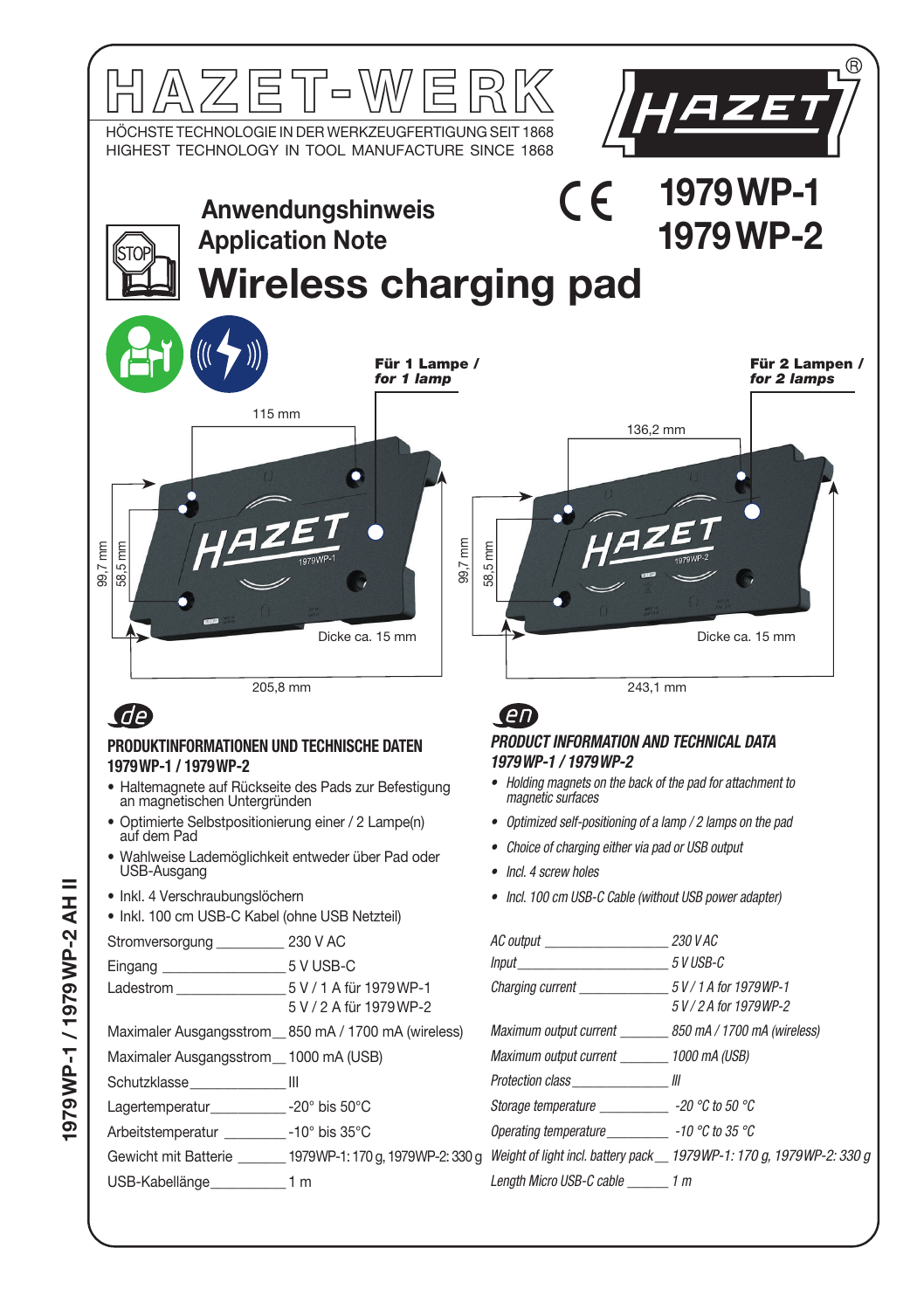



4 Verschraubungslöcher / 4 Screw holes





je 2 Magnete / *2 magnets each* Inkl. USB-C Ein- und USB Ausgang zum Laden anderer elektronischer Geräte! / *Incl. USB-C input and USB output for charging other electronic devices!*





Anwendungsbeispiele / Examples of use Anwendungsbeispiel / Example of use

\* Produkte 1979W-82 und 1979W-91 Nicht im Lieferumfang enthalten / \* *The products 1979W-82 and 1979W-82 are not included in delivery*

# Optional:

1979N-82 mit USB / *with USB* 1979W-82 Kabellos / *wireless* 1979-91 mit USB / *with USB* 1979W-91 Kabellos / *wireless*



HAZEI

 $(\sqrt{2})$ 



Niemals direkt in die Leuchte sehen, die Lichtstärke ist geeignet, Verletzungen am Auge hervorzurufen.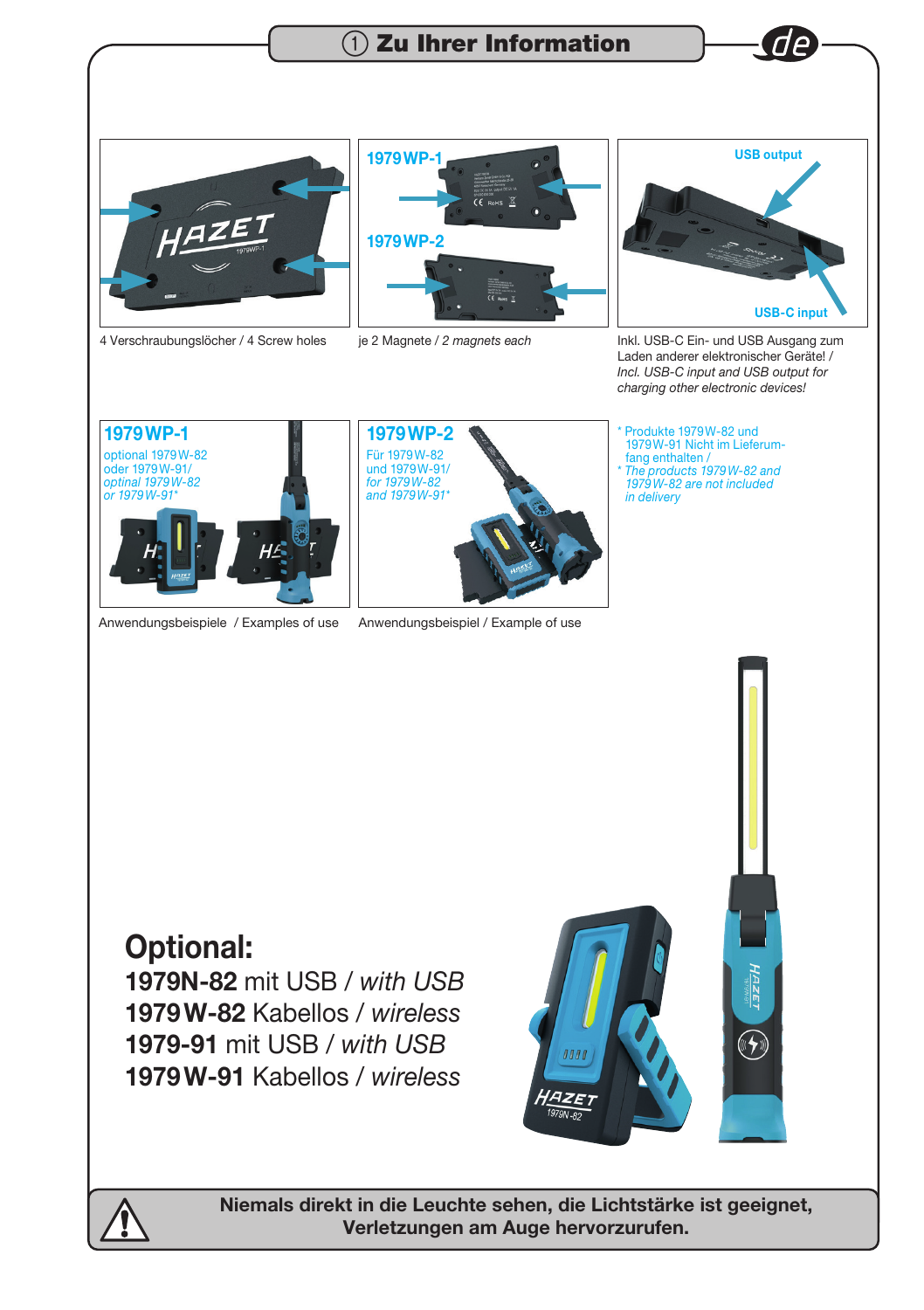# $\Omega$  Zu Ihrer Information





## **Warnhinweise**

 Elektrische Energien können schwere Verletzungen verursachen. Zum Schutz gegen elektrischen Schlag, Verletzungs- und Brandgefahr sind folgende grundsätzliche

Sicherheitsmaßnahmen zu beachten:

- Anschlusskabel und Gehäuse dürfen nicht beschädigt sein. Leuchten / Ladegeräte, die fallen gelassen wurden oder beschädigt sind, müssen vor Wiederinbetriebnahme von Fachpersonal geprüft werden.
- Verlegte Kabel dürfen keine heißen oder scharfen Teile berühren oder in einer anderen Weise beschädigt werden. Kabel sind so zu verlegen, dass sie für Personen keine Stolpergefahr darstellen.
- Das Wireless charging pad nicht Wasser oder anderen Flüssigkeiten aussetzen. Dabei können gefährliche Spannungsentladungen entstehen.
- Alle Service- oder Reparaturarbeiten immer durch Fachpersonal ausführen zu lassen. Um die Betriebssicherheit auf Dauer zu gewährleisten, dürfen nur Originalersatzteile verwendet werden.
- Das Wireless charging pad nicht selbst zerlegen / öffnen. Unsachgemäßer Zusammenbau kann zur Beeinträchtigung der Funktionstüchtigkeit, zu Feuer, zu einem elektrischen Schlag und / oder zu Verletzungen führen.
- Schutzvorrichtungen dürfen nicht entfernt werden.
- Verlängerungskabel müssen ausreichend dimensioniert sein. Kabel, die nicht für die betreffende Stromstärke ausgelegt sind, können überhitzen.
- Die Wireless charging pad erwärmen sich während des Betriebes leicht. Dies stellt keine Beeinträchtigung der Funktion dar. Bei der Handhabung ist entsprechende Vorsicht geboten.
- Das Wireless charging pad nur an Orten verwenden, die durch geltende Verordnungen für Arbeitsbereiche und elektrische Anlagen bestimmt und vorgeschrieben werden.



Sicherheits-Hinweise Safety Instructions

Ge

#### Gewährleistung

Bei nicht bestimmungsgemäßer Verwendung erlischt die Gewährleistung. Nicht bestimmungsgemäße Verwendung liegt vor:

- Für Produkte, die von Personen verändert, modifiziert oder repariert wurden, die nicht HAZET angehören,
- Bei Missbrauch, unsachgemäßer Handhabung, Fahrlässigkeit und Abweichung von normalen Verfahrensweisen oder den Anweisungen und Spezifikationen von HAZET oder
- Bei Verwendung in Zusammenhang mit einem anderen Produkt, Gerät, Bauteil oder System, das entweder defekt, die Ursache für einen Defekt oder nicht für den Gebrauch in Zusammenhang mit diesem Produkt vorgesehen ist.

### EG-Konformitätserklärung

Der Hersteller:

HAZET-WERK Hermann Zerver GmbH & Co. KG Güldenwerther Bahnhofstraße 25-29 42857 Remscheid – GERMANY erklärt hiermit in alleiniger Verantwortung, dass folgende Produkte:

Marke: HAZET

Produktbezeichnung: Wireless charging pad

Typenbezeichnung: 1979 WP-1 / 1979 WP-2

allen einschlägigen Bestimmungen der EG-Richtlinie 2011/65/EG (RoHS II), Elektromagnetische Verträglichkeit 2014/30/EU und Funkgeräte Richtlinie 2014/53/EU entsprechen.

Des Weiteren erklären wir, dass die Konformität zu folgenden Normen gegeben ist:

EN 60950-1:2006+A11:2009+A1:2010+A12:2011  $+42.2013$ EN 50364:2018 ETSI EN 303 417 V1.1.1(2017-09) ETSI EN 301 489-1 V2.2.0(2017-03) ETSI EN 301 489-3 V2.1.1(2017-03

Dokumentationsverantwortliche ist: Sandra Müller, Tel.: +49 (0) 2191 792 319 Datum: 03.07.2019

Guido Schmidt HAZET-WERK Hermann Zerver GmbH & Co. KG Güldenwerther Bahnhofstr. 25-29

## Entsorgung

42857 Remscheid



Zur Entsorgung muss die Leuchte dem jeweiligen öffentlichen Recyclingsystem zugeführt werden.

Niemals direkt in die Leuchte sehen, die Lichtstärke ist geeignet, Verletzungen am Auge hervorzurufen.